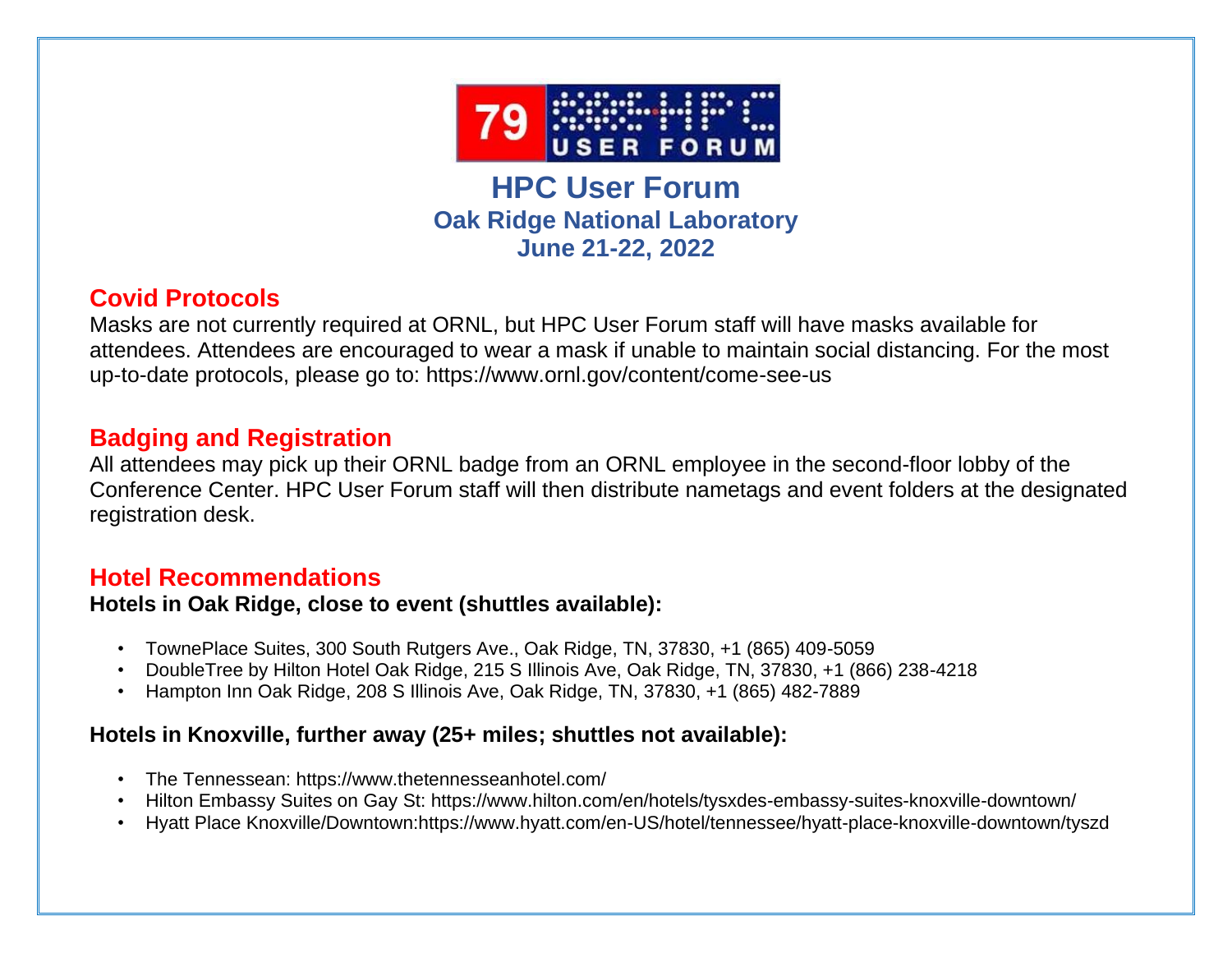## **ORNL Campus Map**

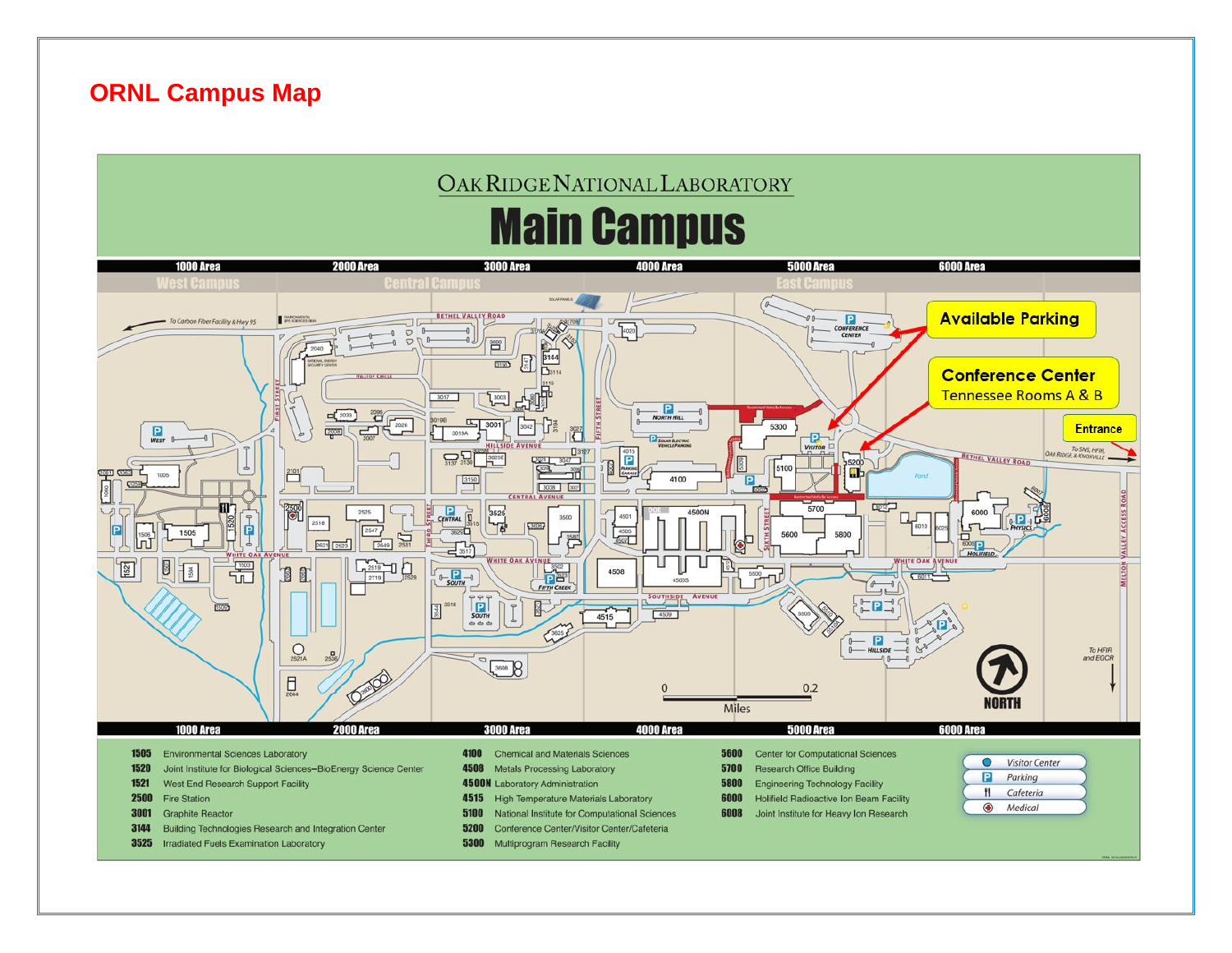# **SHUTTLE SCHEDULE**

| Tuesday, June 21                     |                                      |                          |  |
|--------------------------------------|--------------------------------------|--------------------------|--|
| <b>FROM</b>                          | ΤO                                   | <b>DEPARTURE TIME(S)</b> |  |
| <b>MORNING</b>                       |                                      |                          |  |
| DoubleTree Hotel                     | ORNL Visitor Center Bldg 5200        | 7:00am and 7:45am        |  |
| <b>TownePlace Suites</b>             | <b>ORNL Visitor Center Bldg 5200</b> | $7:00$ am and $7:45$ am  |  |
| <b>MIDDAY</b>                        |                                      |                          |  |
| ORNL Visitor Center Bldg 5200        | DoubleTree Hotel                     | 12:00pm                  |  |
| DoubleTree Hotel                     | <b>ORNL Visitor Center Bldg 5200</b> | 12:45pm                  |  |
| <b>ORNL Visitor Center Bldg 5200</b> | <b>TownePlace Suites</b>             | 12:00pm                  |  |
| <b>TownePlace Suites</b>             | <b>ORNL Visitor Center Bldg 5200</b> | 12:45pm                  |  |
| <b>NIGHT</b>                         |                                      |                          |  |
| ORNL Visitor Center Bldg 5200        | DoubleTree Hotel                     | 8:00pm and 8:45pm        |  |
| <b>ORNL Visitor Center Bldg 5200</b> | <b>TownePlace Suites</b>             | 8:00pm and 8:45pm        |  |

| Wednesday, June 22                   |                                      |                          |  |
|--------------------------------------|--------------------------------------|--------------------------|--|
| <b>SHUTTLE ROUTE</b>                 | ΤO                                   | <b>DEPARTURE TIME(S)</b> |  |
| <b>MORNING</b>                       |                                      |                          |  |
| DoubleTree Hotel                     | <b>ORNL Visitor Center Bldg 5200</b> | 7:00am and 7:45am        |  |
| <b>TownePlace Suites</b>             | <b>ORNL Visitor Center Bldg 5200</b> | 7:00am and 7:45am        |  |
| <b>MIDDAY</b>                        |                                      |                          |  |
| ORNL Visitor Center Bldg 5200        | DoubleTree Hotel                     | 12:00pm                  |  |
| DoubleTree Hotel                     | ORNL Visitor Center Bldg 5200        | 12:45pm                  |  |
| <b>ORNL Visitor Center Bldg 5200</b> | <b>TownePlace Suites</b>             | 12:00pm                  |  |
| <b>TownePlace Suites</b>             | <b>ORNL Visitor Center Bldg 5200</b> | 12:45pm                  |  |
| <b>TOUR</b>                          |                                      |                          |  |
| ORNL Visitor Center Bldg 5200        | <b>SNS Bldg 8600</b>                 | 5:15pm and 5:45 pm       |  |
| <b>NIGHT</b>                         |                                      |                          |  |
| SNS Bldg 5200                        | DoubleTree Hotel                     | 8:00pm and 8:45pm        |  |
| SNS Bldg 5200                        | <b>TownePlace Suites</b>             | 8:00pm and 8:45pm        |  |